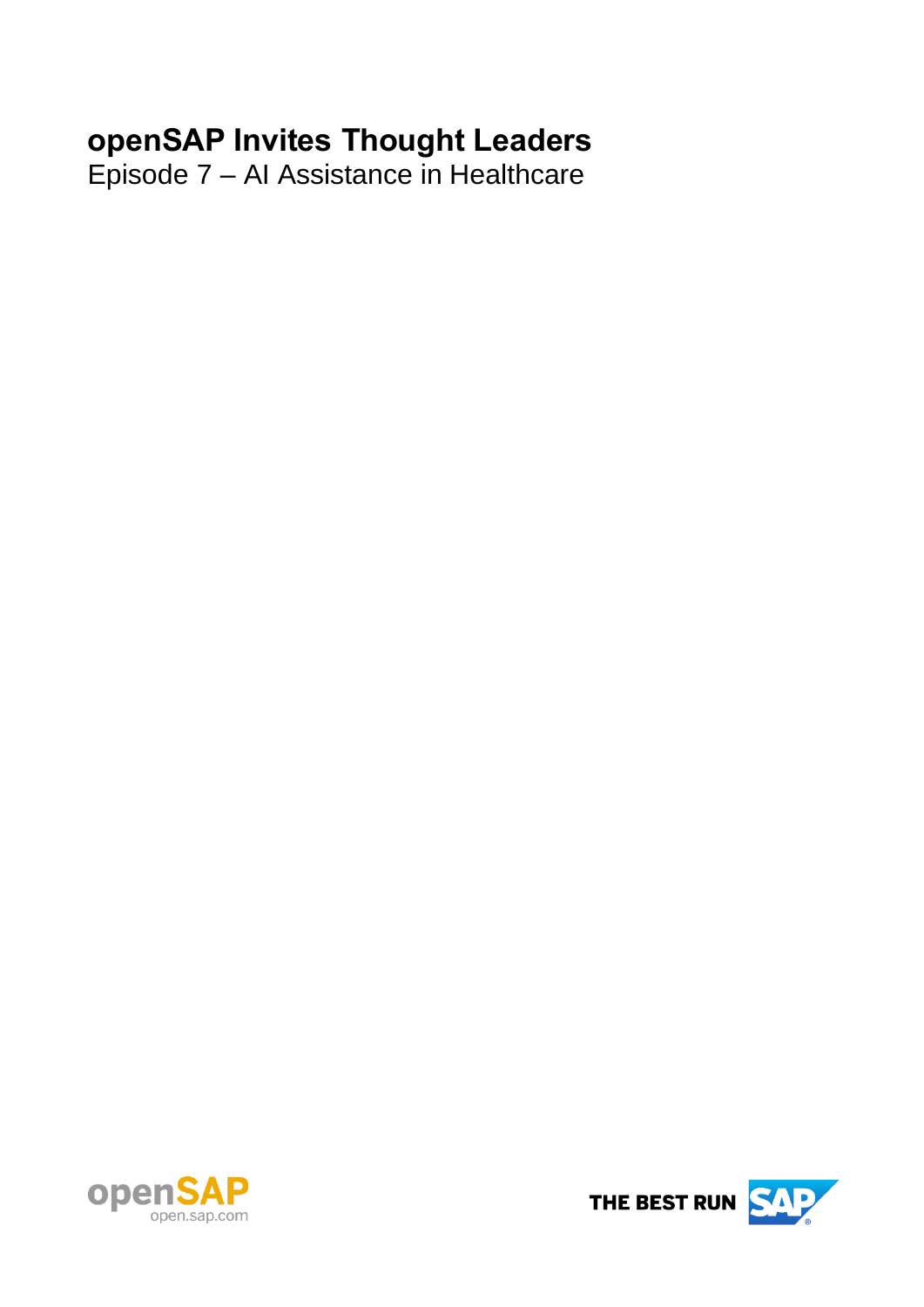## **EPISODE 07**

**Igor Jablokov:** [00:00:00] What augmented intelligence does then, it lessens the cognitive load for critical workers so they can focus on their task and they can use an AI as a second opinion, like, OK, I'm performing this workflow, what's the best practice now for it?

**F.Scott Moody:** [00:00:15] So the whole idea that there would be something where they could simply ask the question and get an answer that they could trust, that's the real value of what we're dealing with.

**Elisabeth Riemann:** [00:00:38] Welcome to a special openSAP Invites Thought Leaders episode, AI Assistance in Healthcare. On September 17, 2020, we had the pleasure to speak with two extraordinary thought leaders, Igor Jablokov and F. Scott Moody and we're thrilled to be able to share this fascinating conversation with you here today. Igor and Scott are united through their vision, ingenuity, and passion for groundbreaking technology that's refreshingly simple for us to use. Their approach to augmented intelligence is all about enhancing our human experience. Join us and learn how their AI solution is assisting caregivers by providing easy access to the critical answers they need to provide better care within our communities. I'm your host, Elisabeth Riemann. Allow me to introduce you to Igor Jablokov and our F. Scott Moody. Igor Jablokov is the CEO and founder of Pryon, an augmented intelligence company that places AI at the core of enterprise transformation. Named an industry luminary by Speech Technology magazine, he previously founded industry pioneer Yap, the world's first high accuracy, fully automated cloud platform for voice recognition. After its products were deployed by dozens of enterprises. The company became Amazon's first AI-related acquisition. The firm's inventions then served as the nucleus for follow-on products such as Alexa, Echo, and Fire TV. As the program director at IBM, Igor led the team that designed the precursor to Watson and developed the world's first multimodal web browser. Igor was awarded Eisenhower and Truman National Security Fellowships to explore and expand the role of entrepreneurship and venture capital in addressing geopolitical concerns. As an innovator in human language technologies, he believes in fostering career and educational opportunities for others entering STEM fields.

**Elisabeth Riemann:** [00:02:47] As such, he serves as a mentor in the TechStars Àlex Accelerator with a Blackstone, N.C., entrepreneur in residence and founded a chapter of the Global Shapers, a program of the World Economic Forum. Igor holds a B.S. and computer engineering from the Pennsylvania State University, where he was named an outstanding engineering alumnus and an MBA from the University of North Carolina. F. Scott Moody is the co-founder, CEO, and chief member advocate of K4Connect, a missiondriven technology company that creates solutions that serve and empower older adults and individuals living with disabilities. K4Connect integrates the latest in smart home and health devices, applications, services, and siloed systems into a single comprehensive solution. Moody is a 40 year veteran technologist who, through K4Connect, is bringing the power of advanced technologies to underserved groups, helping to make their lives simpler, healthier, and happier. Prior to K4Connect, he was the co-founder and CEO of AuthenTec, the fingerprint sensor technology company that was acquired by Apple in 2012 and is now the foundation for Apple's touch ID. Moody is an advisor to venture funds focused on the Southeast. He served as an entrepreneur in residence for the Blackstone Network, an advisor to the National Science Foundation ASSIST Program at North Carolina State University, and is a regional board member for Hope International. He's also the founder of First Talent Ventures, which advises and invests in early stage startups in the Southeast and Africa. Moody received a BSIE from North Carolina State University and an executive MBA from the University of Florida. Let's say hello. Hello, Igor, welcome back to openSAP Invites Thought Leaders.

**Igor Jablokov:** [00:04:49] Delighted to be back.

**Elisabeth Riemann:** [00:04:50] And Scott, a very special welcome to you.

**F.Scott Moody:** [00:04:54] Great to be here as well, Elisabeth.

**Elisabeth Riemann:** [00:04:56] We're here to learn about the special partnership between Pryon and K4Connect and learn how you're focusing on the user experience to develop innovative and truly life enhancing technology we want to use. Before we start today's discussion though, might I ask, how did the two of you meet?

**Igor Jablokov:** [00:05:13] Scott and I were both entrepreneurs in residence with the Blackstone Foundation and a number of key research universities, so Duke University, North Carolina State University, University of North Carolina and North Carolina Central University all banded together to convene a group of 12 EIRs. Six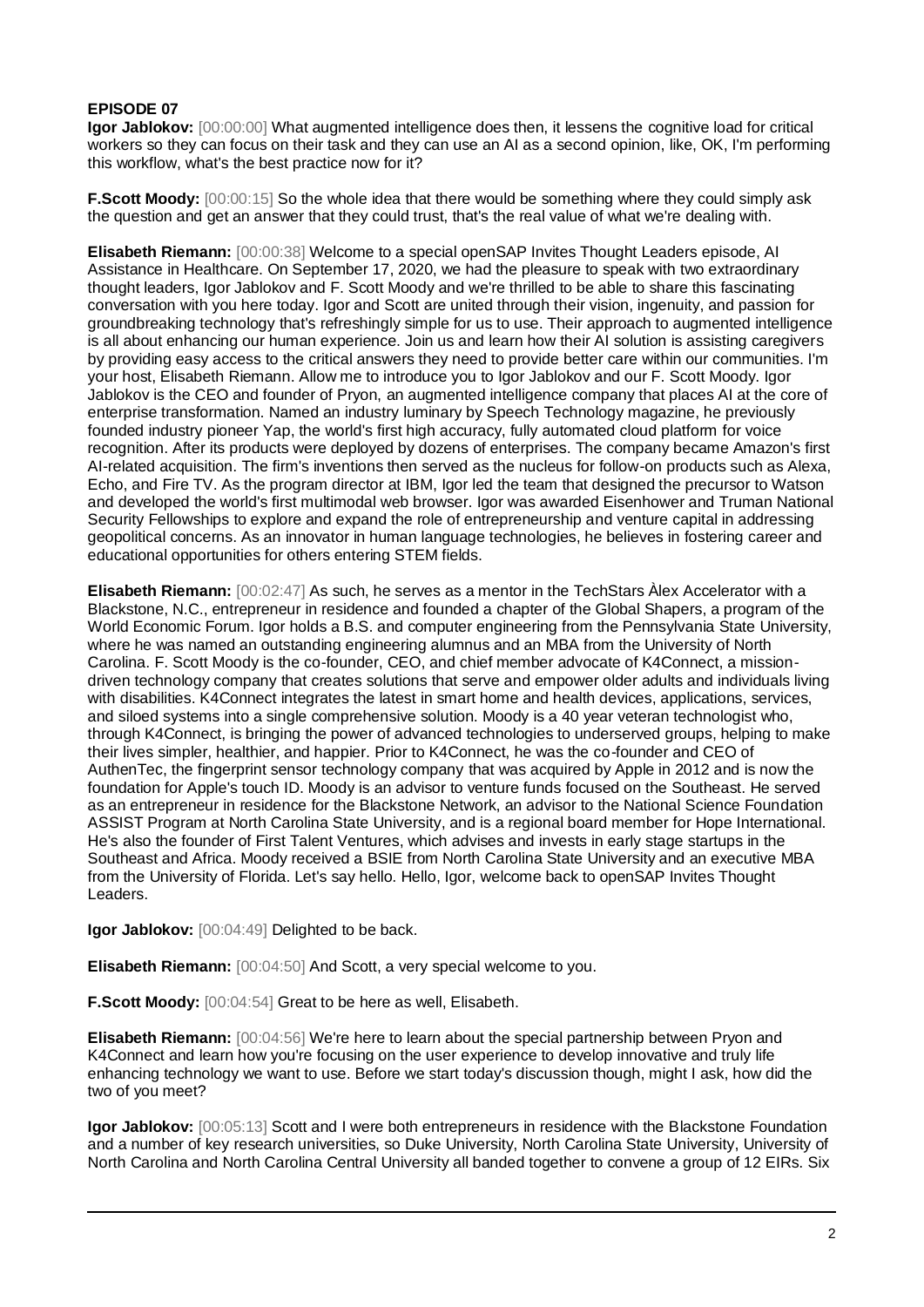of them were life sciences and six of them were technology oriented. These are all serial entrepreneurs. His last company was acquired by Apple to create touch ID for them. My last company was acquired by Amazon to create Alexa and the two of us bonded there on common themes of of working on technologies to benefit people's privacy while at the same time drive enhancements to user experience. And so since that time, we've always been looking for ways to work together. And when Pryon was born and when K4Connect was born, that was a perfect opportunity to do so.

**Elisabeth Riemann:** [00:06:10] To set the context for our discussion, please could I ask you to introduce us to your companies Pryon and K4Connect and Igor you talked to openSAP about your vision for democratizing access to AI and bringing it to the workplace in our AI mini series, so perhaps you could start with Pryon.

**Igor Jablokov:**  $[00:06:27]$  We started imagining what if everybody had augmented intelligence right from the mail room to the C suite? What would that mean for organizations? And if we plot out what's going to happen in the next half decade to decade, it's the companies that figure out how to get these capabilities to everyone, rank and file. And, you know, in a suite of employee experiences and customer experiences, they're pretty much going to be the only enterprises that are going to survive and thrive in in this transition.

**Elisabeth Riemann:** [00:06:59] And Scott, like Igor, throughout your entire career, you've always been passionate about technology that simplifies and enhances the user experience. Please, can you tell us more about K4Connect and about how you're focusing on helping segments of our society that are typically underserved by technology?

**F.Scott Moody:** [00:07:18] Yes, sure. So we're very much a mission-centered company, really focused on bringing the best in technology, just like what Pryon provides right to the people we serve, and that's specifically older adults and people living with disabilities. Our first product does that for senior living communities. And really what we do is when we talk about bringing the best in technology forward to the people that we serve, it's both the residents of staff, the residents of senior living communities, as well as the staff of senior living communities. And again, what Pryon is doing, what Igor is doing, we think, is applicable right to both the residents and the staff members. And then finally, if you think kind of exactly what that means, bringing the best in technology, if you can think of a senior living community, you can think of the residents. There's a lot of different technologies they can be using on a daily basis. It can be home automation in the in the apartment of the resident. It can be biometric and health devices. It can be all kinds of engagement capabilities, particularly now during the COVID, being able to video chat, know what's going on with your family and friends and other residents. Right. And at the staff level, of course, there's a number of tools in order for them to kind of manage that whole operation. What we do is we bring that together all into one system and then we provide a single UI that integrates all of those great technologies for the resident and then, of course, a separate UI specific for the staff. So that's the whole idea of integrating the best in technology, right, for the people that we serve.

**Elisabeth Riemann:** [00:08:57] Scott, you're very experienced and developing, appealing and easy to use technology, so how's K4Connect focusing on the needs of older adults and ensuring that they benefit from new technologies?

**F.Scott Moody:** [00:09:09] We all heard that older adults don't like technology. Well, they don't like technology designed by a 20, 20 year old for a 20 year old. But if you provide them technology that actually helps them live a better life, they'll use it. And then when they use it, of course, there's a tremendous amount of data available that that can be used by services like Pryon. Right. To to improve their lives. So it really is. I mean, older adults actually do use technology even in assisted living communities where we're integrated now when they've integrated our voice technologies, our home automation technologies, our applications and services technologies, eighty five percent of those residents use us on a daily basis. That's an amazing number. So it kind of blows away that fallacy of older adults don't like technology.

**Elisabeth Riemann:** [00:10:07] They like the right technology.

**F.Scott Moody:** [00:10:09] What are the things that provide value, so what provides value to me or my daughter is certainly different than an eighty five year old person?

**Elisabeth Riemann:** [00:10:18] In this context, could you tell us about AuthenTec, the company you previously co-founded and its fingerprint sensor technology. You've always been driven by providing a people-centric and harmonious user experience, so it'd be great to hear more about your focus and how your experience is shaping K4Connect.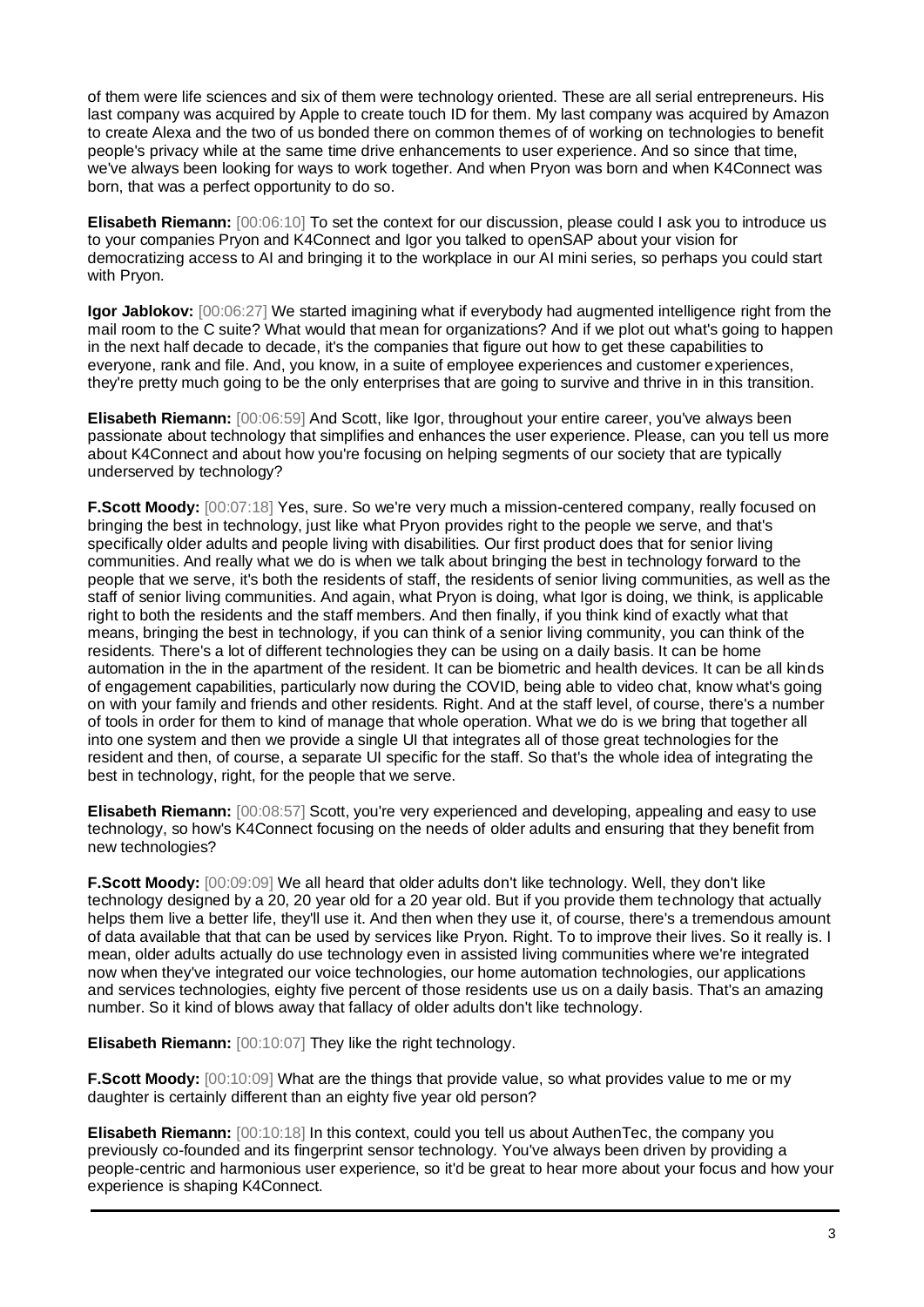**F.Scott Moody:** [00:10:37] We had developed a fingerprint sensor technology, again, very, very unique technology, we were acquired in 2012, so we had raised a lot of money, went public, and then in 2012 we are acquired by Apple. And actually to this day, believe it or not, is that we're still the only public company ever acquired by Apple. So that technology went on right to become the Touch ID which we first saw on the iPhone and then three days ago is kind of reintroduced into a different form factor as part of their iPad launch. But one of the things and we took the same attitude at K4Connect as we did it, AuthenTec. It's not this idea of just usability and UX and UI. It's really who you're trying to create value for. And almost everybody in biometrics, fingerprint sensors, eye scans, facial scans, whatever right is, was always about you prove to me who you are and I'll give you some access to something. Right. So it really was kind of the enterprise or the company or whatever looking down at you. And we had a different view. I had a whole speech. Right. It's all about you. Right. How do we make your life easier? Because passwords were a pain in the neck. How do we protect your privacy and how do we protect the things that you own? And when we do that, when we actually make your life better and more secure and more private, then you'll use it. It's much more about than just UX and UI. It's really thinking of, you know, what is the true benefit and who we are trying to benefit. And in our case, it's that that member, at AuthenTec, it was going to be the user of that technology.

**Elisabeth Riemann:** [00:12:30] The COVID-19 crisis is impacting all of our communities all over the globe, and the Greek word for crisis can be interpreted to mean a decisive moment or a turning point. So I'd like to hear your thoughts here. How is COVID-19 proving to be a turning point for AI solutions?

**Igor Jablokov:** [00:12:49] Well, one of the things that happened that in our thought leadership decks, we had a presentation of the future of work and it was basically showcasing this is what an enterprise environment would look like in 2025. Well, in what, three months time, that's our five months time, that's turned from the future of work to the present of work. So all of these things that were envisioned, OK, we're going to have an adaptive organization where intelligence has to permeate everywhere and it's going to be distributed and these decisions are distributed and we need to get unpacked knowledge and and put it into the various tendrils of the organization. And then how would people work in a mobile first context or an AI first context? All of these imaginations that were sitting trapped in the innovation groups of these various companies started, how should I put it, aggressively being deployed by lines of of business that were knocking on their door and saying, hey, all that stuff that you're telling us was visionary, even including things like Zoom that that many organizations were averse to and allergic to are now being deployed hand over fist. And so that's that's what's been happening through this quote unquote transition is when when you think about this, there's certainly a lot more negative than positive in terms of our fellow citizens losing their jobs and small businesses faltering and even large businesses are going to be faltering. They tended to have a delayed reaction and and there's going to be civil unrest and all of these other things that come with it. But the reason why you're seeing tech ventures' stock prices soaring, it's because it's it's underpinning that transition and helping soften the transition.

**Elisabeth Riemann:** [00:14:46] And Scott, in your opinion, has the COVID-19 pandemic accelerating the adoption of technology in your field?

**F.Scott Moody:** [00:14:53] Technology, I think, to some extent, was was coming right, it was kind of a technology evolution. It was a nice to have now moving to more of a need to have. But that was over time. But today, right, everybody recognizes that they need technology now, right, to check on the safety right for the health of the people that might be isolated, obviously, to help them engage with family, friends, staff, other residents, all these technologies are incredibly important. Everybody is a pragmatist. What are the technologies I need today? The challenges, they have only a couple of IT people. So who's going to put all of these technologies together? I can't go out and buy twenty five different technologies, all with their own isolated data and then different apps I have to call up and nothing working together. And that's that's really what we do. But look, I think in our industry and it plays in so many other industries and things that you were thinking about doing in the future when it comes to technology, that's all been pulled in.

**Elisabeth Riemann:** [00:16:01] In episode two of our mini series, you outlined how augmented intelligence can be implemented in the workplace to improve the employee experience by democratizing access to knowledge and by facilitating the decision making process. And you spoke specifically of the challenges involved and the extra hours in the day we'd all need to read and understand the information we need to do our jobs effectively. So I've been wondering, how is the pandemic accelerating this increase in information and how can Pryon and AI assist caregivers in their day to day work?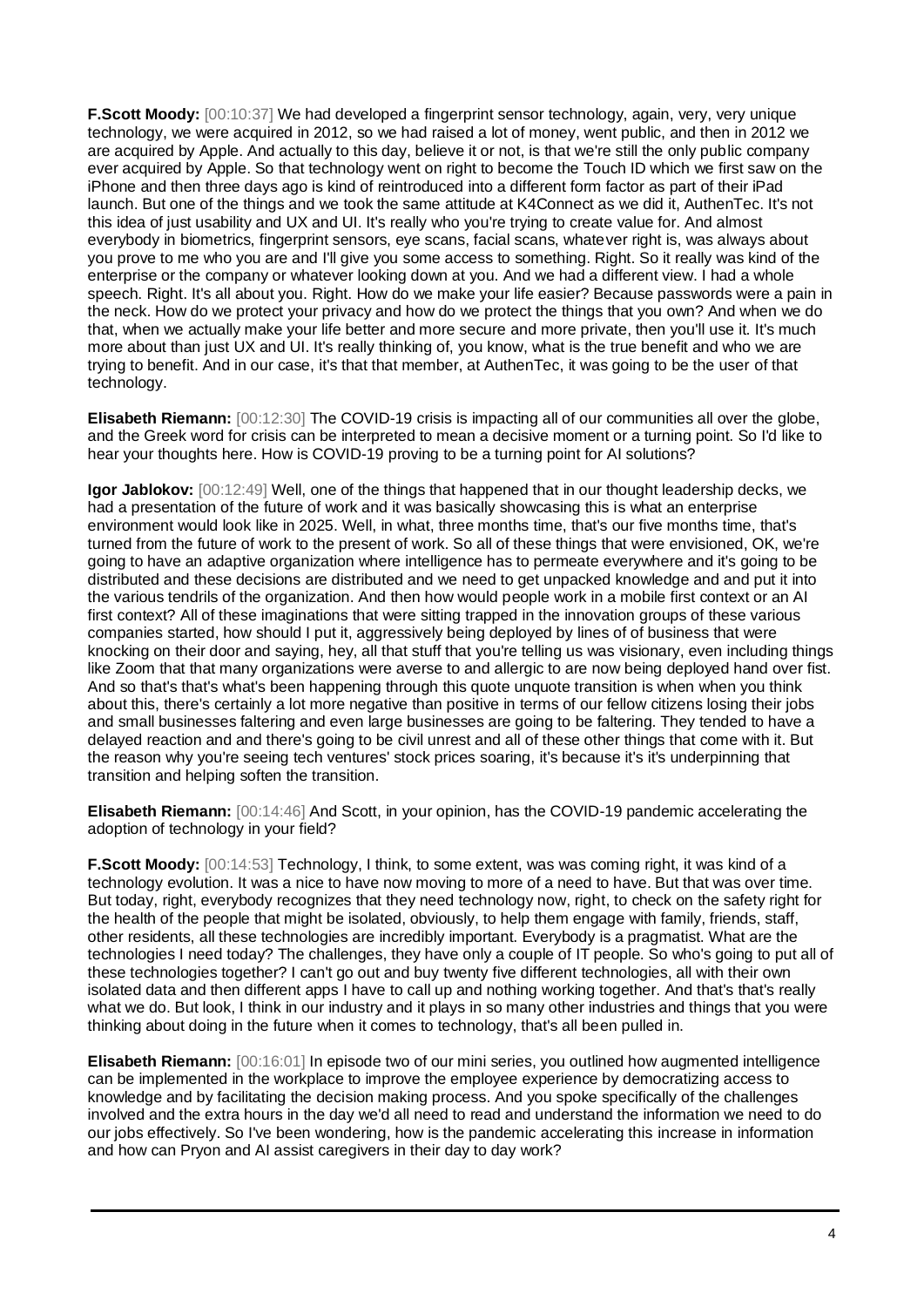**Igor Jablokov:** [00:16:36] The health care environment, things were changing by the day, best practices were changing by the day. Instructions from CDC were changing by the day. You know, things the things that were being learned about different therapeutics and different processes, procedures, you know, how do you clean certain things? How do you attack certain surfaces or what have you? All of these things were happening and changing. And so there's no longer a sense of a Bible. It's like a constitution that's being amended every day. And so that's where I think what augmented intelligence does then it lessens the cognitive load for critical workers so that they can focus on their task and they can use an AI as a second opinion, like, OK, I'm performing this workflow. What's the best practice now for it? And by the way, that best practice doesn't necessarily just have to come from their environment or their organization. It could be the sum total of best practices for every community, every health care environment in in the totality of the country that gets fused together. And that the AI says, hey, I know right now you have to triage and do tactical things. Here's here's what your environment thinks is is verified policy and procedure. And here's some other best practices that I found in these other environments that are similar to yours. And now the human is an active part of the solution, because guess what, as I stated before, we're always the center of creativity, insights, non obvious, obvious associations. Let's use that superpower that we have as humans. But at the same time, let's use the machine superpower of what? Essentially distilling the world's information and then bringing it to us in a sugar packet. That's how the two sides can work together.

**Elisabeth Riemann:** [00:18:25] Could you tell us more about the partnership between Pryon and K4Connect and specifically the AI solution, Staff Assist, that you're implementing to improve the lives of seniors and empower their caregivers?

**Igor Jablokov:** [00:18:37] Yes, I think it's a two pronged approach, the first, quite tactically, Scott's team had a vision for how can we distill all of that information in terms of best practices and what have you and put them right into the admin console or the console that their caregivers refer to. So that's what that pilot was was all about. And now as as we started expanding our thinking and I know Scott can go into detail to say, well, this Pryon thing can can support a range of other activities as well that are that are more customized to each environment as well. And what would happen if we gave those environments direct access to Pryon so that they can put their own content in their, right, whether it's policies, procedures, schedules, activities, anything you can think of, you know, user's guides to the different equipment that's there, literally anything that you can think of that that's documenting the environment could be put in there. Scott, any further color on that?

**F.Scott Moody:**  $[00:19:43]$  There was a general consensus that they are this is the CEO, COO level, they are spending 30 percent of their time on a daily basis on compliance matters because compliance, right, is changing so rapidly. Rules and regulations. Right. Whether it's Covid, whether it's requirements on senior living in total or nursing, et cetera, et cetera, or health care. Those are all things that are changing, all things that are impacting them. And by the way, it's by state. So many of our customers have communities in 6, 7, 10, 20 different states. And so how do they keep up with all that? And so that's just them then how do they disseminate that to their staff? And so what we really saw was this is an excellent opportunity, right, to take that data, even a new employee and there's some level of turnover. They come in, they get three or four days of training, they read all these manuals, so on and so forth. And now they're they're off in the field, if you will, right at the bedside or in the room of the people that they and us serve. Well, I'm not exactly sure what our rules are, how to treat this information. So what do they do? Go back to the office and read all 40 manuals again, trying to figure out where they read something about this item. Right. Or maybe call somebody else into the room. So the whole idea that there would be something where they could ask the question, simply ask the question and get an answer that they could trust, that's the real value, right. Of of what we're dealing with.

**Elisabeth Riemann:** [00:21:33] So if I understand correctly, we're talking about natural language processing here, caregivers can simply ask Staff Assist a question regarding the latest regulations, guidelines, and policies for a specific state, and they get an answer that they can trust without having to read through all the latest data themselves on the fly.

**F.Scott Moody:** [00:21:52] Yeah, and it's not doing a search and getting four thousand links that you maybe can look through and so on and so forth, right. It's what are our policies that I need to follow and then and then and getting that in a in a, well, timely/ instantaneous manner. Right. And otherwise, I mean, you're back to staffs that are completely overloaded. Right. And now they have to deal with this. And what they learned last week may actually have changed by this week. Now, maybe somebody is going to mention that in the morning briefing. But again, like, how do you keep up with all that? And it's really quite unreasonable for government entities to some extent to think that these things get distributed that quickly and then everybody's up to up to speed. And we definitely saw where what Pryon and the team is working on could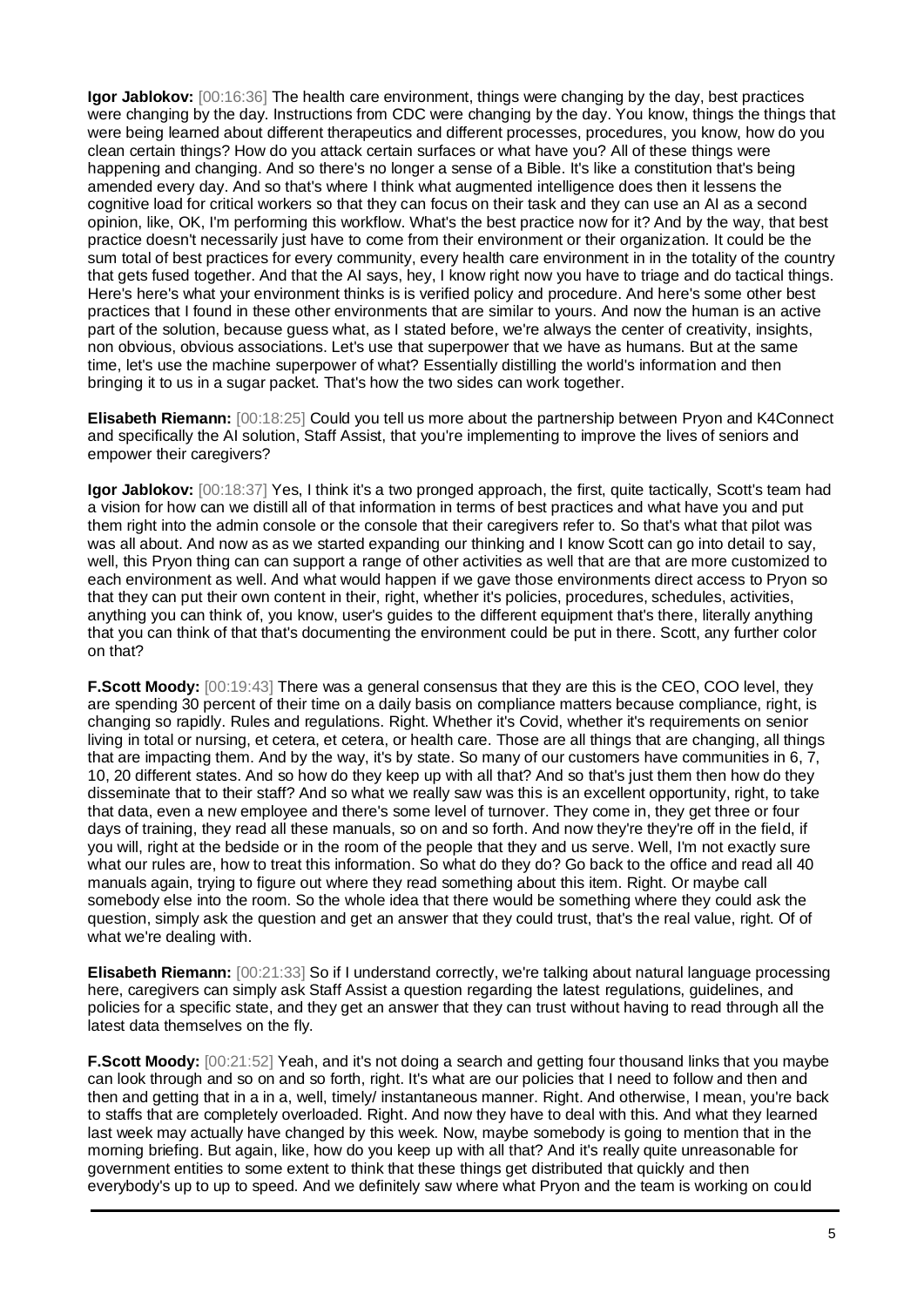make a real difference. Right. And not it's not just helping the worker. This is literally helping. Right. That demographic that I said was was so underserved during this crisis.

**Elisabeth Riemann:** [00:23:00] And what's the current status of implementation for Staff Assist?

**F.Scott Moody:** [00:23:03] So, of course, any technology evolves over time. So right now, we really focused on questions around Covid specifically, but the next phase of what we're doing right now is, as Igor mentioned, a pilot that was really quite successful, I think, ninety eight percent of the communities. Right. That was where it was rolled out actually used it. And so now the thing is, OK, people do see value. They do get it. So now let's move on to the next phase where ingesting all of this other information. And so that's that's the practical use.

**Elisabeth Riemann:** [00:23:40] How do you keep the information up to date to ensure that caregivers always have access to accurate data and the current guidelines, how do you feed the latest information into Staff Assist?

**Igor Jablokov:** [00:23:51] It's actually pretty simple, it's no more complicated than you dragging and dropping a file into a Dropbox. That's it. That's what it takes to train our AI that's all it takes. So we did a lot of work. When we when we talk about democratizing access to AI, that literally means that anybody can make their own AI, you you can have a Siri that's completely blank and knows nothing and you throw a Word file into it and suddenly it knows all about that industry, whatever that that document was. You know, sometimes I wanted to quote a book and I wasn't sure where that theme was. I just threw the book in there and then just start talking to the AI about the book.

**Elisabeth Riemann:** [00:24:36] Wow, and if you need to update a document, you're dragging and dropping an updated document into it, does it overwrite the old version automatically or do you have to remove it and extract it? What's that process look like?

**Igor Jablokov:** [00:24:49] So the the knowledge administrator, the knowledge owner has several different opportunities there. They can actually keep the old one and the new one there. So you can refer to contacts. A side by side comparison of both content or you can replace the old one.

**F.Scott Moody:** [00:25:06] So and that's actually pretty important, you get a three hundred page document and it refers to eighty thousand other rules and regulations and other documents in the course of that document. So trying to, like, understand what this document says, you have to have all of these other preceding documents because so many of them are like where it said this, it now says this. Well, what did it say? It's not like the rules get all completely rewritten, they just continually get modified. And so you always have to refer to many prior documents in the hierarchy of our government, not just this, basically how our government works.

**Igor Jablokov:** [00:25:48] We were working with a state legislator on that on that point, and when she would do her research for net new laws that were being baked, many times, she told us, she would have to vote down certain laws, not because she didn't agree with them, but because she didn't have enough time to do a research to make sure that it was copacetic and everything that was necessary was in there. If she really wanted to drill down and understand even a single data point and whether it was being correctly covered in her example, it was a school budget that she was focused on. It took her two hours to find that bit of information and to make sure that it was documented properly. Where in Pryon it took her two seconds. And so if you rinse and repeat that, I know we're early days of our work in augmented intelligence, but if you look at the productivity boosts that are going to be possible, it really is going to tell you that the situation that we have before and I know, Lizzie, we we hit this theme before, the separation between haves and have-nots in this century is going to be defined by access to information. And if we can democratize access to that information and give those super powers, there's a reason why Amazon is dominant, why? They know what you want, and then they recommend it to you and then they deliver it to you. Right. So all organizations, including small and medium businesses, need to evolve to to be able to do exactly the same thing. Now what people want and deliver it to them because otherwise they're just not going to survive the transition.

**Elisabeth Riemann:** [00:27:24] And what's been the feedback from care workers, can you tell us about some of their practical experiences so far in working with Staff Assist? Are they feeling more informed and better equipped to focus on the caring side of their job?

**F.Scott Moody:** [00:27:37] Right, they were able to get this information that they needed in a timely manner and it did help. There's no doubt about that. And people and that's why. Right, we're getting pulled really like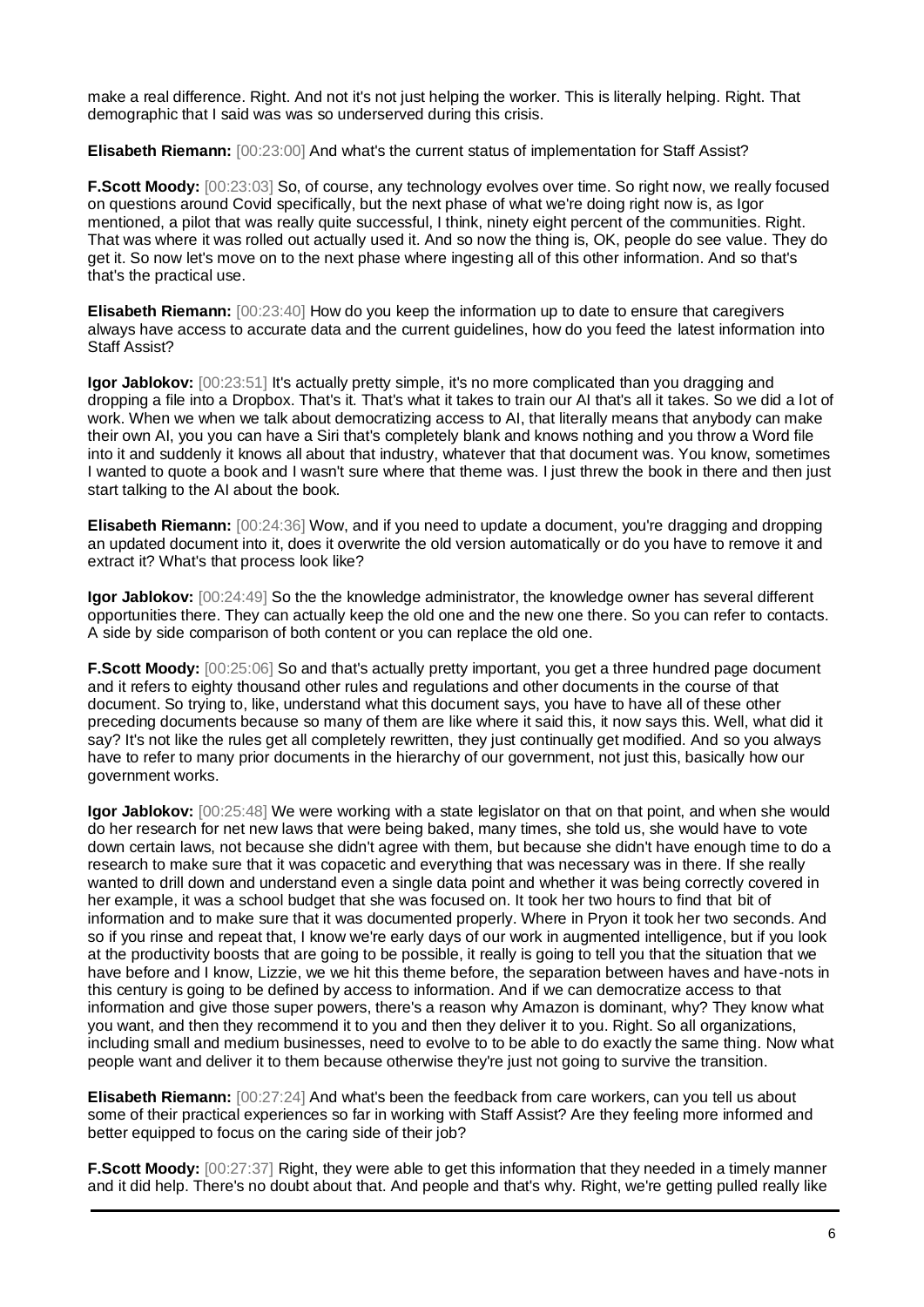let's let's go to this, this next step as fast as we can. And that's where. Right. I think you will even see even more benefit.

**Elisabeth Riemann:** [00:28:00] Health care data is something that's so very personal and therefore something we want to remain highly confidential. What's Pryon doing to safeguard data security and privacy?

**Igor Jablokov:** [00:28:11] The content is the customers' content, that's it, there's derivatives, there's there's obviously metadata that gets generated from the from use of the system. But we're an enterprise software product. So the content is is our customers content. And we have a fairly robust policies associated with how we protect that. And we have other enhancements coming that will allow the use of system in a highly secure way. So if you think about what is the difference between an enterprise AI and a consumer AI, well, an enterprise AI has to achieve a regulatory level of accuracy right. At home, right, if we ask Alexa something and it doesn't quite get it right, it's not a risk to a bank. It's not a risk to a hospital environment. Right. It just we just laugh it off that it picked up the wrong song or it gave us the wrong weather or the wrong location. Was asking for Austin, Texas, or Boston, Massachusetts, Austin, Boston. It's easy to mess that up and misunderstand that. Things cannot be misunderstood in an enterprise environment. So that's the first thing. The second piece is scale. Right. I was on a call yesterday with with innovators and scientists and engineers from several companies, including UPS. And they basically say, look, you know, when when when we're buying from, you know, net new companies and innovative companies that are up and coming, we have to fact check to make sure that they can deal with millions of transactions per minute, per second. Right. Right. In some cases. And so being able to support the scale of the operations of of these different ventures. Right. The resiliency. Scott's environments are fairly critical environments. And so if somebody in a room and asking a question, you need to be able to snap your fingers and get that answer. So there are certain SLAs that are that are required and up-time requirements, whereas I know at different times in the past, people have talked to Alexa or Siri or things of that sort, and they weren't available to them. That can't exist in an enterprise context. When I think about the use of AI in in health care related ventures beyond these environments, I'm surprised in some ways where some things are good and some things are bad. So take, for instance, there is private companies that have been ingesting all of the research that's been published to see if there is an existing therapy or vaccine that could work against us. And so AI has been really important in that battle as well. But then on the other side, in terms of democratizing access to that research, you can go to the National Institutes of Health. They have a website where they have all of this research that they've collapsed that's that's Covid related. And yet all you can do is keyword search. So if you type in vitamin D, maybe you'll go from twenty five thousand documents to a thousand documents. And now do you have to download the thousand documents and read them? And so I went to them and I said, well, wait a minute, why isn't an AI ingesting the stuff that you find related to these terms and you allow a researcher to look for the known knowns and the known unknowns. We forget how much of discovery is accidental, sort of like making a Post-it note adhesive. Right. And so what's really exciting, Lizzie, about working in natural language is, is the fact that humans can ask fuzzy things and still get answers from the AI and they may see something unintentional. For instance, you know, the chief information officer of Princeton, me and him, were having a laugh one day because he ingested some content relating to the university. And, you know, he leaned forward and he asked Pryon, who's my boss? And so he was expecting to get the president's name inserted in there, but it actually returned to the board of trustees instead. And he thought about it. He's like, it didn't give me the answer that I expected, but in reality, it's it's actually the proper answer, you know, in in a manner of speaking. And so I actually want an AI sometimes to return things that people don't expect because they don't realize that they end up learning something new about a particular topic. And that for me is is the big thrill with what we're doing. Certainly in, in certain robust use cases, you need to get the right and proper verified answers back from regulatory policies and the like. But you also want surprises, right? Because that's how you figure out how to service your customers and partners better. We're going to move from extractive to abstractive AI. Extractive is basically it's just regurgitating facts, you know, from from the documents or applications or other types of content, open source content, commercial content that it that that had feasted on. Abstractive is it's starting to make things up on its own. And so that's what we're really excited about going forward in the future. But at the same time, you know, it's going to take a while for the market to understand what use cases are going to drive business cases that drive business impact in order to adopt such a thing. And I think we're we're on on a journey that's going to last many years to figure that out.

**Elisabeth Riemann:** [00:33:53] We're talking about user-centric AI software in the senior living context, so can we talk about AI for the good and the value of data and how we use it? How, for example, should we deal with security, privacy, and empathy?

**Igor Jablokov:** [00:34:07] I think caring starts with privacy, so, Scott, why don't you?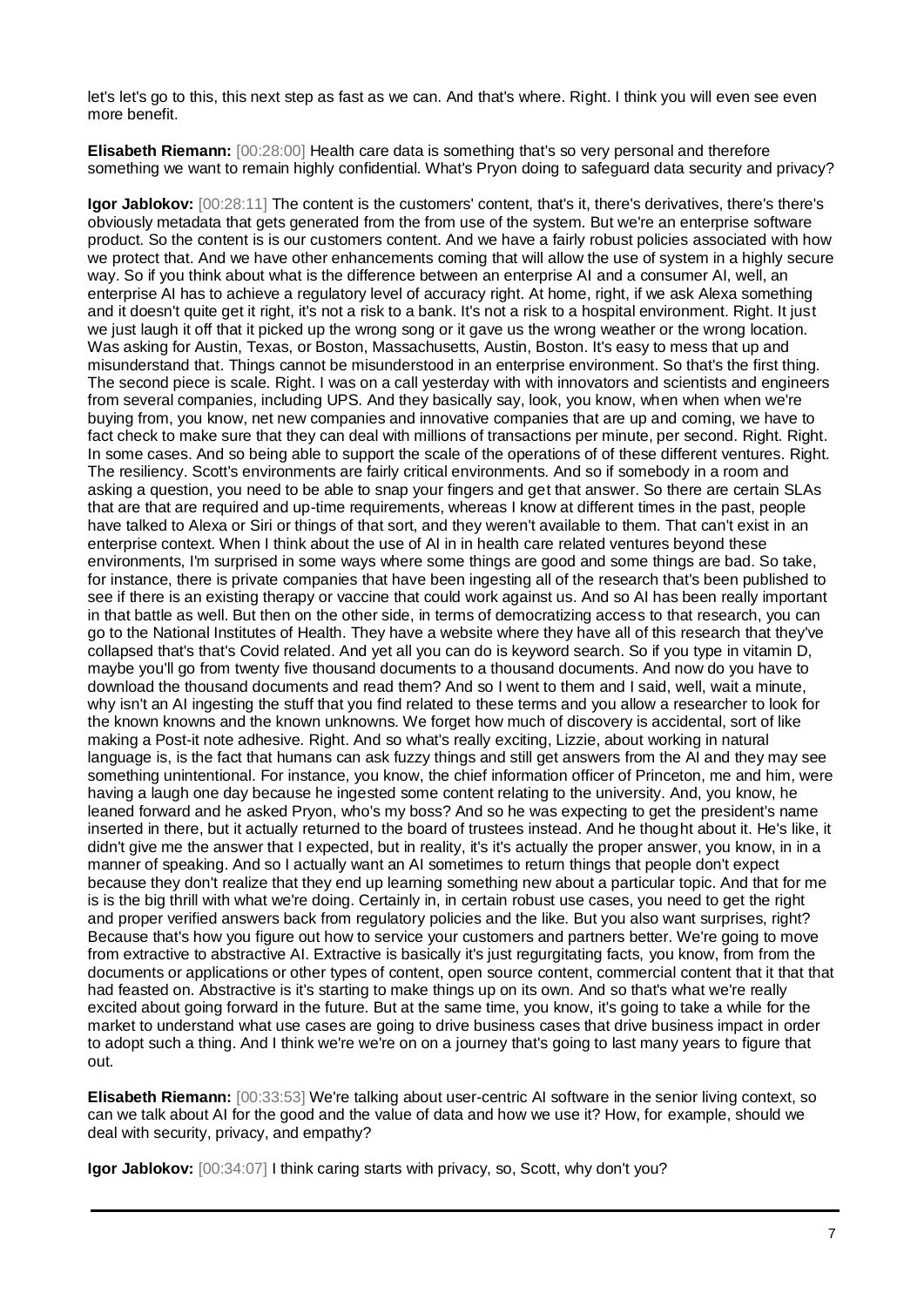**F.Scott Moody:** [00:34:13] Well, actually, I would, I would probably argue most people talk about security and privacy, but actually I don't think that covers. Right. Some of the more important aspects of what we're dealing with. Right. In terms of AI for the good. And I really put it into three layers right. There's security, right, you know, protecting something. Right. Privacy, using it properly. But there's ethics. And I actually think people forget about ethics often. Every slide, every presentation we've ever given in our company and I've talked to about being mission centered, we take it to the core of our company. Right. We we don't sell, we serve. And then it's the idea of using that data to, in fact, improve their lives, the lives of the members, the lives of the staff, obviously driving the ROI for the, for the community operators as well, so they can actually have these buildings and serve these older adults. Right. But at the same time, all too often, right, we use that data. We all know the big companies that do this and they're not mean people, right. But it's driven by algorithms and and it's driven by trying to sell you something. Their money is made purely by selling you more or purely by selling you so that somebody else can sell you something, which is what we refer to as as advertising. And so do you use that data, especially when you're much more involved in that app or in that technology more than you'd, let's say, see TV commercials? The fact of the matter is, is how do you use that data? Right. And in many cases, yes, it's private. Only they're not giving it to somebody else necessarily, but they are certainly using it to both sell you and in many cases manipulate you to sell you more. And so I think that is not really covered when we speak of security and privacy necessarily. It is purely right, the ethical boundaries of your of your company and what you're trying to do. And so I do think that that's a discussion that's really not being held by many. I know Igor and I share very similar beliefs, but we are really focused on serving.

**Igor Jablokov:** [00:36:50] To build on that, and when you think about behavioral science, how do you get people to want to use something versus the need to use it as well? I think I'm particularly sensitive when we talk about augmented intelligence, because I know it's it's so simple to essentially fall back to a situation where people think it's an AI versus people thing. And we're cognizant of that. And we're trying to figure out ways to say we want this to work as as a tool, as a partner, not as a replacement for humans. I think, you know, replacing truck drivers and pilots and nurses and doctors and radiologists and all of these other things. You know, that's some other company doing that. Right. And I don't think we're we're close to a lot of these things anyway. But what we are close to is being able to help people in their jobs. And now think think of it from a psychological standpoint. If you're contributing feedback to the AI, you know, can you get credit for it, when you're contributing feedback to the AI, or knowledge into the AI, is it not going to be used against you at a future point in time in order to dis intermediate you from, you know, from your own position. And so we're being thoughtful for a lot of these concerns that people have in order to safeguard them as best as we can. That, hey, this is going to be a net positive thing and actually makes you more valuable because they can see how much of your thinking is inside of the system that's shared. The one thing that we want companies to benefit from is the fact that, you know, at human scale, you know, one of us as senior leaders can probably only mentor one or two people in reality. Right. If we really think about that. But in the in the case of augmented intelligence, you know, we can mentor an AI and then that that AI can mentor dozens of people right through through the course of the knowledge. Now, I know it's not everything, but it's still better than than zero.

### **Elisabeth Riemann:** [00:38:56] Absolutely.

**Igor Jablokov:** [00:38:57] And and so what what does that mean? If an organization is one hundred thousand person strong and you have all of these thought leaders throughout the organization essentially giving some of their ideas into it. Now with think about a typical investment in one human being in these in these companies or even a blue collar worker probably over the course of a 30 year career, has cost the company in salary and benefits over seven million dollars. And yet the day that that person retires, they're the world's best expert in a piece of machinery and a particular process and a particular technology, they've now departed. How have we sent that tribal knowledge and that institutional knowledge to safeguard the rest of that person's compatriots that are still have to work there? And so we're really thinking through through that.

**F.Scott Moody:** [00:39:47] So here's where it plays with us, the people in in in senior living, really the most caring people I've ever met, they don't get paid much. Right. It is a very, very difficult job. And yet those people were there because they care. And so if you're, like, running back to the office to figure out a manual, right. You're not you're not doing the job that you love. You're not there for the reason you took this job. Right. So that you can actually love and care for,right,this individual. And so that's really what and that's what the resident wants. Right. They want that personal relationship. Right. With the person that is serving them. And so if we can make that much more efficient and by the way, get them the right answer. Look, there's 80 million rules out there. And so there are times where the staff member may not know the latest rule and they do something wrong. And the next thing you know, they're in trouble. Right, for being a good, conscientious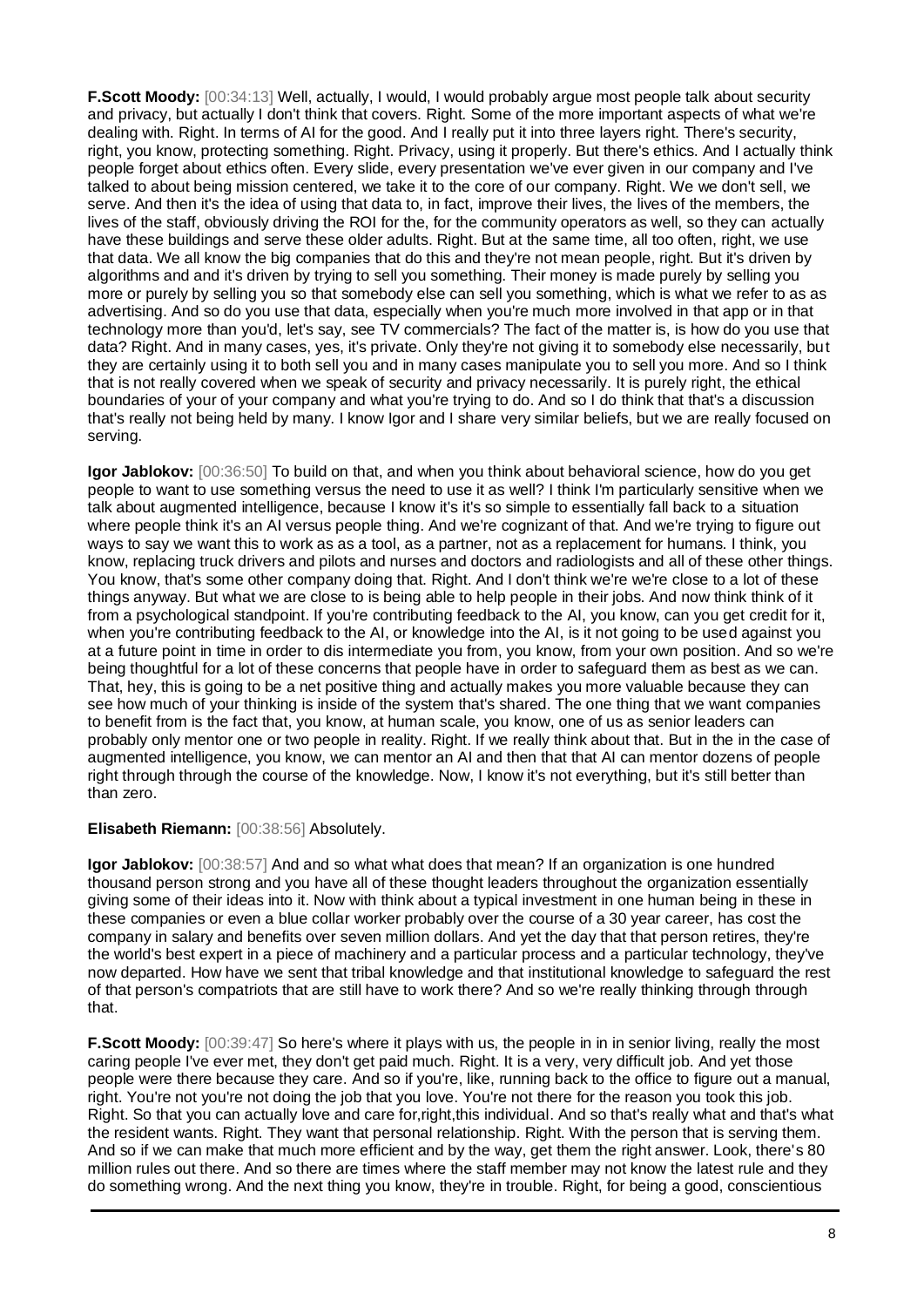person that is faced with an immediate thing that they need to do and then, of course, they could get in trouble. And so I think all of this plays to that whole idea of augmentation. Right. And augmenting them to do what they want to do, which is to care. Right. And serve this individual and what the president wants them to do and what the family wants them to do. So I think in a case like this, everybody benefits.

**Elisabeth Riemann:** [00:41:19] Absolutely, I think it's so important, as you say, that the caregivers, they can really focus on why that why they want to do that job, they're caring individuals, they want to be there for other human beings to really be for them on an emotional level. And they don't want to spend their time looking at rules and regulations, looking at lots of questions, not getting the answers they need and feeling really increasingly frustrated and demoralized. I could imagine, you know, burnout could be major issue within that industry. Right.

**F.Scott Moody:** [00:41:45] You're not just doing it for one person, but you're doing it for multiple people and at the same time you have your home life as well. You have children that may be not going to school right now and trying to to learn at home. Right. So I think that whole idea of taking that pressure off so they can do what they care and not be afraid of doing the wrong thing.

**Elisabeth Riemann:** [00:42:06] We hear how AI solutions can help us do our work better. How can we ensure that better means superior or higher quality and that AI is not going to be misused to drive unrealistic efficiencies that result in faster work and better KPIs, but to the detriment of workers?

**Igor Jablokov:** [00:42:25] On one, one could critique public education for being KPI driven, and yet if you look at the last few hundred years, it's expanded access to literacy. Right. So so I think everything's a double edged sword. Right. In one case, we can be irked by by by numbers moving systems. But then on the flip side, it those numbers tell a story of how many resources we need to apply to a problem in order to have some sort of outcome. And so without that knowledge of what the organization is doing, you can't plan. You can't you know, you don't know how many people to hire. You don't know what suppliers to use and where they're faltering. You know, potentially you cannot give a date to a customer that you'll be delivering something by because you don't know what your suppliers are doing to fill your manufacturing, to fill your distributors, to fill your store shelves. And so that's maybe the curiosity to me is the fact that the world will still run by numbers. But what the beauty of AI is, it's it's the point where things get transcoded from numbers to natural language so that I can ask things like how many ice cream cones did we sell when it was seventy three degrees out? This is practically an impossible query. As a as an executive of Baskin Robbins or some ice cream company, I may be fascinated by knowing the number to that because I know my business so well that it means based on that number, I know if things are trending up or down because that's a magical temperature where people start acquiring my product and yet that's almost an impossible query because of the number of systems that you have to jump through in order to answer that. That's why these big companies have analytics groups that can present those reports. Now, here's what's fascinating, that's called multi-hop reasoning, where you have to jump, you have to check the weather, you have to go maybe there's a finance system, an ERP system, so on and so forth in order to get the answer. What I'm personally excited about is what if everybody in the organization could ask any sort of free questions like that about the business, get answers within a snap of their fingers. What would that mean for organizations? You could reduce waste. You can you can have new opportunities that that come up. More insights about customers. I frankly feel at a certain point in time there shouldn't be help desks anymore or contact centers. Every single employee of the company should be a help desk worker. And when a request comes in from the outside, for instance, if if one of Scott's staff members has a question about about our company or our feature functionality, it shouldn't have to go to become ticketed as a support request. It should it be immediately routed five seconds later to the exact person that can answer it in the company if an AI can't resolve it itself.

**F.Scott Moody:** [00:45:28] The whole idea of productivity is important, so if you look back right to before Covid started, which I think was like 20 years ago, I mean, it just feels

**Elisabeth Riemann:** [00:45:37] It

**Elisabeth Riemann:** [00:45:37] Like

**Elisabeth Riemann:** [00:45:37] Feels like

**F.Scott Moody:** [00:45:38] We've

**F.Scott Moody:** [00:45:38] It feels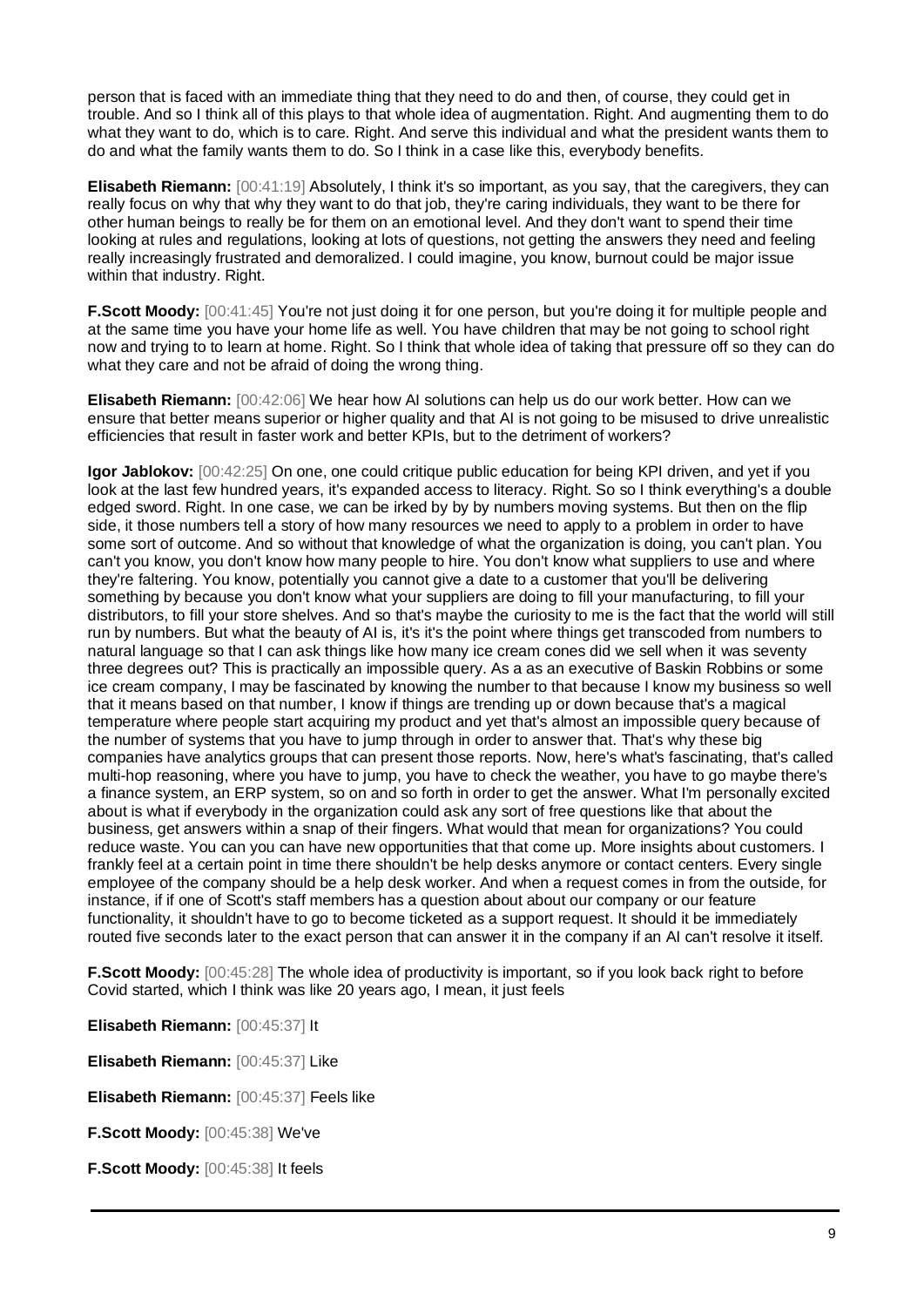#### **F.Scott Moody:** [00:45:38] Been

#### **Elisabeth Riemann:** [00:45:38] Like

**F.Scott Moody:** [00:45:38] Through these last five months, actually. Right. Unemployment was exceedingly low. People were definitely having trouble hiring people. Even the people that we serve, the communities that we serve, they were having trouble hiring staff. So the whole idea of productivity was actually quite important. And I think for society to grow, for wages to grow, right, there has to be growth. And with that comes productivity growth. I do think always the idea of productivity is incredibly important. We've seen that our entire lives. On the other side of that there is that I think, you know, Igor talked about the double edged sword and we're busier than ever. I mean, look, you don't you don't have to go back far and people were talking about how technology was going to replace everybody and everything and people most of their lives would be spent in leisure activities. Well, I don't think that's true, despite the plethora of technology we've seen over the last couple of decades. So my concern is probably not as much as it's going to make us all have too much leisure time. Right. The challenge is, does it make us all busy? Right. And even busier. A bigger concern is honestly the haves and have-nots. And I think that whole idea, again, that Igor spoke about, that I have the data that some scientist used to have. Right. Is the whole idea of the benefit of the democratization of accurate, and I'll emphasize accurate, data. So it is a double edged sword, but I do think productivity is is going to be critically important to our society for a very long time.

**Elisabeth Riemann:** [00:47:31] When we look toward a post pandemic world, what's your greatest hope for our relationship with AI solutions? What would you like our generation's AI legacy to be?

**Igor Jablokov:**  $[00:47:43]$  So many of us that are involved in as AI practitioners, the number one thing that we bring to people is truth and facts. And if you think about some of the biggest accomplishments of humanity over the course of the last century in terms of the rise of certain medicines, winning the space race, pushing back against certain despotic regimes, it was with science as a tool. Right. And science and faith are not incompatible. They're just a different way of saying the same thing in many ways. And so if we can be respectful of that, then you can use the qualities of the totality of a society to solve problems instead of having them at each other's throats. You know, certainly I view technology as a great unifier. Remember, I talk about having the benefits of this thing not just in the C suite, but everywhere in our organization so they can work together hand in hand to solve these challenges. And so the thing that I aspire and I'm actually comforted, right. I work with the World Economic Forum's Global Shaper, I was the founding curator of the of the local chapter here as well. And when I look at the quality of questions that I received from that community, I can tell you that that I'm inspired by the next people that are coming, the next generation that's coming, that we're going to be handing the keys.

**Elisabeth Riemann:** [00:49:04] To conclude today's discussion, please, can I ask you to summarize the key aspects you'd like us to remember and be able to reflect on when it comes to democratizing knowledge and bringing the power of AI to our communities?

**F.Scott Moody:** [00:49:17] On a personal level, I believe we're all put on this earth to serve others, and I think a corporation has this opportunity to bring a group of people together. Right. So that we can serve others in better ways. Right. Versus trying to do that each individually as a corporation. We come together with the idea of serving others in a better way than we could each do independently. And so that is really the focus of our company, K4Connect, to serve older adults and people living with disabilities. And as I said many times, they have often been, right, some of the most ignored demographics in our society.

**Igor Jablokov:** [00:49:56] And from our standpoint, I think the reality of the situation is in any environment, humans are making decisions with incomplete information because getting the rest of the information that they need in order to be best informed, there is too much friction associated with it. There just is. And that's what Scott was talking about, fusing these disparate systems into a single experience for their caregivers. Well, that exists in every industry. And so from our standpoint, it's not only how do we create a natural interface that humans would want to use, because remember, in some of the themes that we shared in previous podcast, a very, very small subset of humanity became computer scientists, mathematicians, data scientists and the like. And they were able to conform to the machine and speak like the machine in the machine's language in order to get its benefits while the rest of us were were illiterate by comparison. And yet now, with all of the advances in networking and processing right. And these types of capabilities, we're able to turn the tables around and have the machine conform to us where it understands natural language. Now, that's half the battle. The other the other half is the orchestration and fusion of all of these disparate resources shunted through a natural language interface, that's going to be the battle and the opportunity over the course of this next decade. And once we have that, then every decision that we make and think about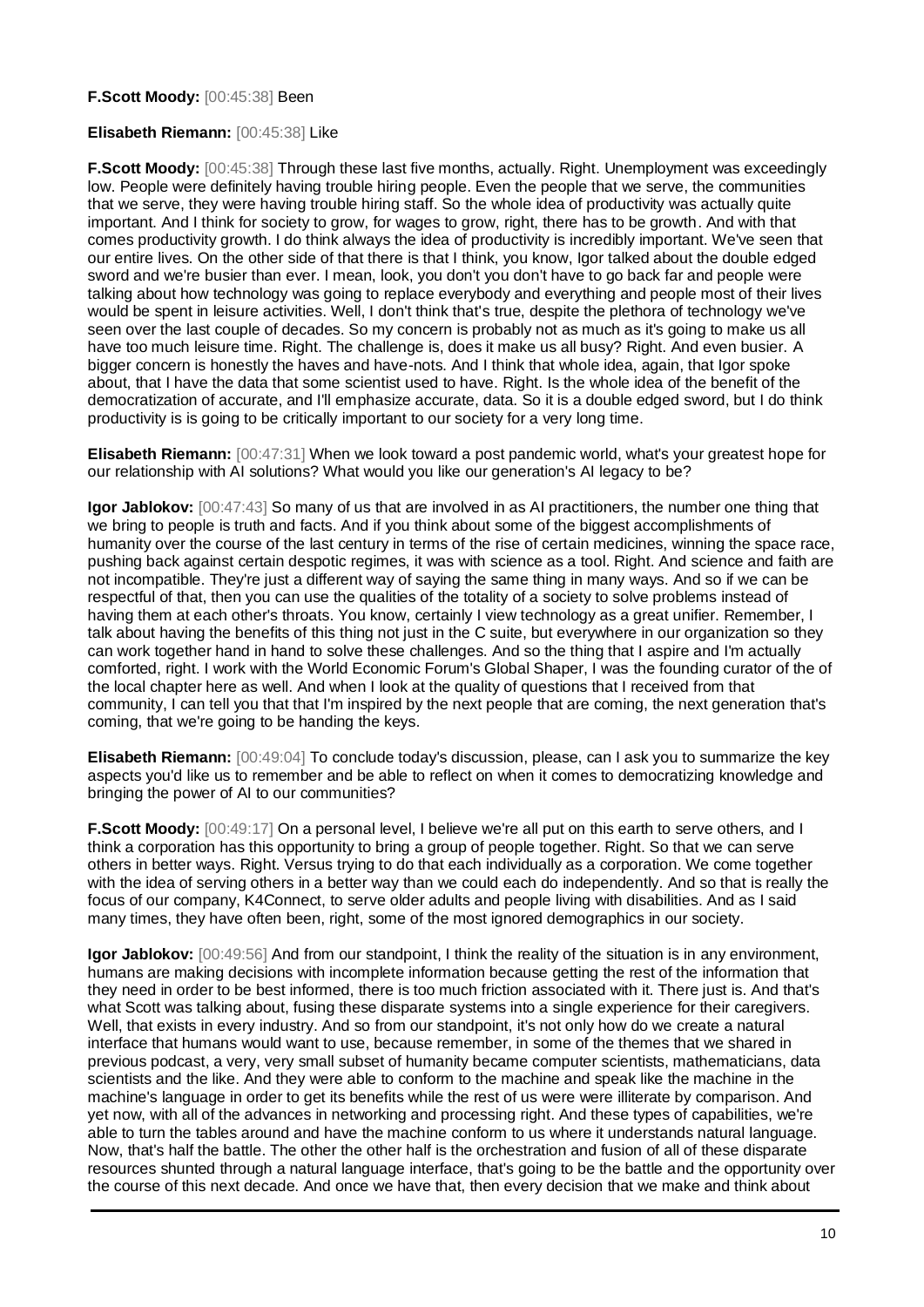this way, do I eat a banana or strawberry? If you have need for more potassium, you consume the banana. And if you have need for more vitamin C, you'll consume the strawberry. And again, this is something that we don't know in real time. But one day it's going to be possible to know what our body needs precisely at that moment. And so it seems like such a simple thing, but I don't have enough information myself in order to make the decision for one and another. Why? Because the systems of record that would have that, aren't consumable to me. The research associated with it isn't consumable by me. My own biorhythms associated with aren't consumable by me. But that's going to change. That will change. But again, it requires innovation across the strata, edge processing, the cloud processing, the software, the wearables, the sensors, all of this stuff is going to have to be folded together in order to answer such a simple thing. And that's what we're excited to be a part of.

**Elisabeth Riemann:** [00:52:26] Thank you, Scott, and thank you, Igor, for a truly fascinating discussion. It's been really fantastic to learn more about the partnership between Pryon and K4Connect and hear how together you're bringing human-centric AI assistance, I think, with unrivaled usability to the health care and senior living context. Thank you so much.

**F.Scott Moody:** [00:52:46] Thank you, Elisabeth, and SAP.

**Igor Jablokov:** [00:52:48] Thank you for having us.

**Elisabeth Riemann:** [00:52:51] Thank you for listening to openSAP Invites Thought Leaders with Igor Jablokov and F. Scott Moody. If you enjoyed this episode, please share, rate, and leave a review. And don't miss your next invite. Subscribe now.